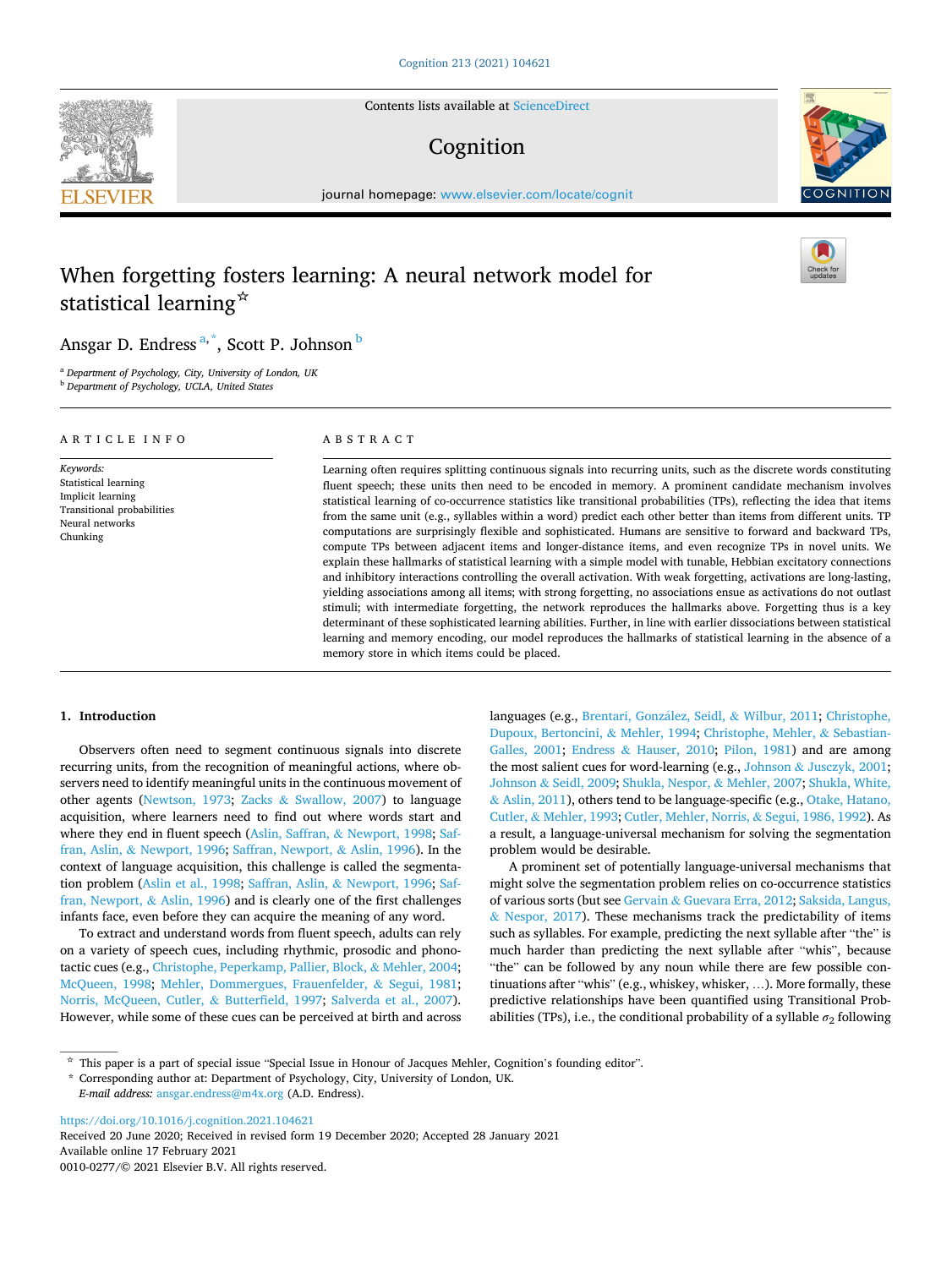<span id="page-1-0"></span>

**Fig. 1.** Schematic representation of the network architecture with three units *A*, *B* and *C* (e.g., representing syllables). All units inhibit each other with a fixed weight of *β*. They also have tunable excitatory connections. For example, unit *A*  sends excitatory input to unit *B* with a weight of *w*  $_{BA}$  and sends excitatory input to unit *C* with a weight of *w CA*. In addition to excitation and inhibition, all units undergo forgetting.

### another syllable  $\sigma_1$ *P*( $\sigma_2$ | $\sigma_1$ ).

After the initial discovery that infants and other animals are sensitive to TPs in general ([Aslin et al., 1998](#page-6-0); Chen & [Ten Cate, 2015;](#page-6-0) [Creel,](#page-7-0)  Newport, & [Aslin, 2004; Endress, 2010;](#page-7-0) Endress & [Wood, 2011](#page-7-0); [Fiser](#page-7-0) & [Aslin, 2002a;](#page-7-0) [Hauser, Newport,](#page-7-0) & Aslin, 2001; [Saffran, Aslin,](#page-7-0) & New[port, 1996](#page-7-0); Saffran & [Griepentrog, 2001;](#page-7-0) [Saffran, Johnson, Aslin,](#page-7-0) & [Newport, 1999;](#page-7-0) [Saffran, Newport,](#page-7-0) & Aslin, 1996; Sohail & [Johnson,](#page-7-0)  [2016;](#page-7-0) Toro & Trobalón, 2005; [Turk-Browne](#page-7-0) & Scholl, 2009), further research revealed the astonishing sophistication of these abilities.

For example, adults and infants can track backwards TPs [\(Endress](#page-7-0) & [Wood, 2011](#page-7-0); [Pelucchi, Hay,](#page-7-0) & Saffran, 2009; [Perruchet](#page-7-0) & Desaulty, [2008;](#page-7-0) [Turk-Browne](#page-7-0) & Scholl, 2009) and discriminate high-TP items from low-TP items when the test-items are played in reverse order with respect to the familiarization (i.e., they readily recognize the item *CBA*  after familiarization with *ABC*; Endress & [Wood, 2011](#page-7-0); [Turk-Browne](#page-7-0) & [Scholl, 2009\)](#page-7-0). Learners can also track TPs between non-adjacent items ([Endress, 2010](#page-7-0); Endress & [Wood, 2011](#page-7-0); Peña, [Bonatti, Nespor,](#page-7-0) & Meh[ler, 2002](#page-7-0)), though in some experiments, additional manipulations were required [\(Creel et al., 2004](#page-7-0); Pacton & [Perruchet, 2008](#page-7-0)). Both abilities are critical for language acquisition, because backwards TPs are in some languages more informative than forward TPs (e.g., [Gervain](#page-7-0) & Guevara [Erra, 2012](#page-7-0)) and because, across languages, non-adjacent dependencies abound (e.g., Newport & [Aslin, 2004](#page-7-0)).

Learners prefer high-TP items to low-TP items even when the items are equated for frequency of occurrence ([Aslin et al., 1998](#page-6-0)), and even when they had heard or seen only the low-TP items but not the high-TP items (Endress & [Langus, 2017;](#page-7-0) Endress & [Mehler, 2009](#page-7-0); [Perruchet](#page-7-0) & [Poulin-Charronnat, 2012\)](#page-7-0).

How can we make sense of these data? While a variety of computational models have been proposed to explain word segmentation (e.g., [Batchelder, 2002](#page-6-0); Brent & [Cartwright, 1996;](#page-6-0) [Christiansen, Allen,](#page-6-0) & [Seidenberg, 1998;](#page-6-0) [Frank, Goldwater, Griffiths,](#page-7-0) & Tenenbaum, 2010; Orbán, Fiser, Aslin, & [Lengyel, 2008;](#page-7-0) Perruchet & [Vinter, 1998\)](#page-7-0), none of the extant models captures the sophistication of statistical learning abilities in their entirety.

For example, network models (such as Simple Recurrent Networks; [Elman, 1990\)](#page-7-0) are directional, and thus do not account for backward TPs, while their sensitivity to non-adjacent TPs will likely depend on the network parameters. "Chunking models" that store items in memory ([Batchelder, 2002](#page-6-0); Perruchet & [Vinter, 1998](#page-7-0); [Thiessen, 2017](#page-7-0)) and information-theoretic models (or related Bayesian models) that minimize storage space in memory (Brent  $&$  [Cartwright, 1996](#page-6-0); Orbán et al., [2008\)](#page-7-0) will not track (adjacent or non-adjacent) TPs in unattested items,



**Fig. 2.** Illustration of the computational principles of the simulations. We plot the network activation when stimulated by a recurring unit *ABC*. (a) On the first occurrence of the unit, no associations have been formed yet. Hence, when *A* is presented, *A* (but no other items) becomes active, and then decays, though some activation persists even while *C* is presented. Likewise, *B* and *C* become active upon presentation, and then decay. The initial activation is weaker for *B*  and *C* than for *A* due to the presence of inhibitory interactions; this is because, for *A*, no other potentially inhibiting representations are active yet, while other activated items (e.g., *A*) have inhibitory input for *B* and *C*. (b) On the last occurrence of a unit, associations between the items have been formed. When the network is externally stimulated with a unit such as *ABC*, the activation of *B*  and *C* is greater than that of *A* when the corresponding items are stimulated. This is because *B* and *C* (but not *A*) receive excitatory input from the strongly associated, preceding items. (c) Weights at the end of the familiarization phase. The connection weights between adjacent items are stronger than those between non-adjacent items (i.e., between *A* and *C*).

and thus do not account for the entire range of data either.

Here, we suggest that an ability to succeed in the crucial test cases above follows naturally from a correlational learning mechanism such as Hebbian learning. Specifically, we assume that each item (syllable, visual shape, …) is represented by some population of neurons, and that participants are exposed to some sequence *ABCD*…, where each letter stands for an item. If the activation of such a population decays more slowly than the duration of an item, two adjacent items will be active simultaneously, and thus form an association. For example, if the representation of *A* is still active while *B* occurs, these representations will form an association. But if the representation of *A* is still active while *C*  occurs, *A* and *C* will form an association as well even though they are not temporarily adjacent (see also [Endress, 2010](#page-7-0)). Importantly, these associations are not directional: just as presenting *A* will activate *B*, presenting *B* will activate *A*.

Here, we provide a computational implementation of this model. The model is a fairly generic network, based on a widely used model of saliency maps in the parietal cortex to which we added a Hebbian learning component (see Fig. 1 for a schematic representation of the network architecture and Supplementary Material A for more details). We use this network architecture as it is fairly generic and widely used, but have no particular claims about attentional involvement in TP computations (but see e.g. Toro, Sinnett, & [Soto-Faraco, 2005; Turk-Browne, Jung](#page-7-0)é, & [Scholl, 2005\)](#page-7-0). Further, as this model is rather generic, we do not attempt to fit it to specific experiments. Rather, our critical point is a conceptual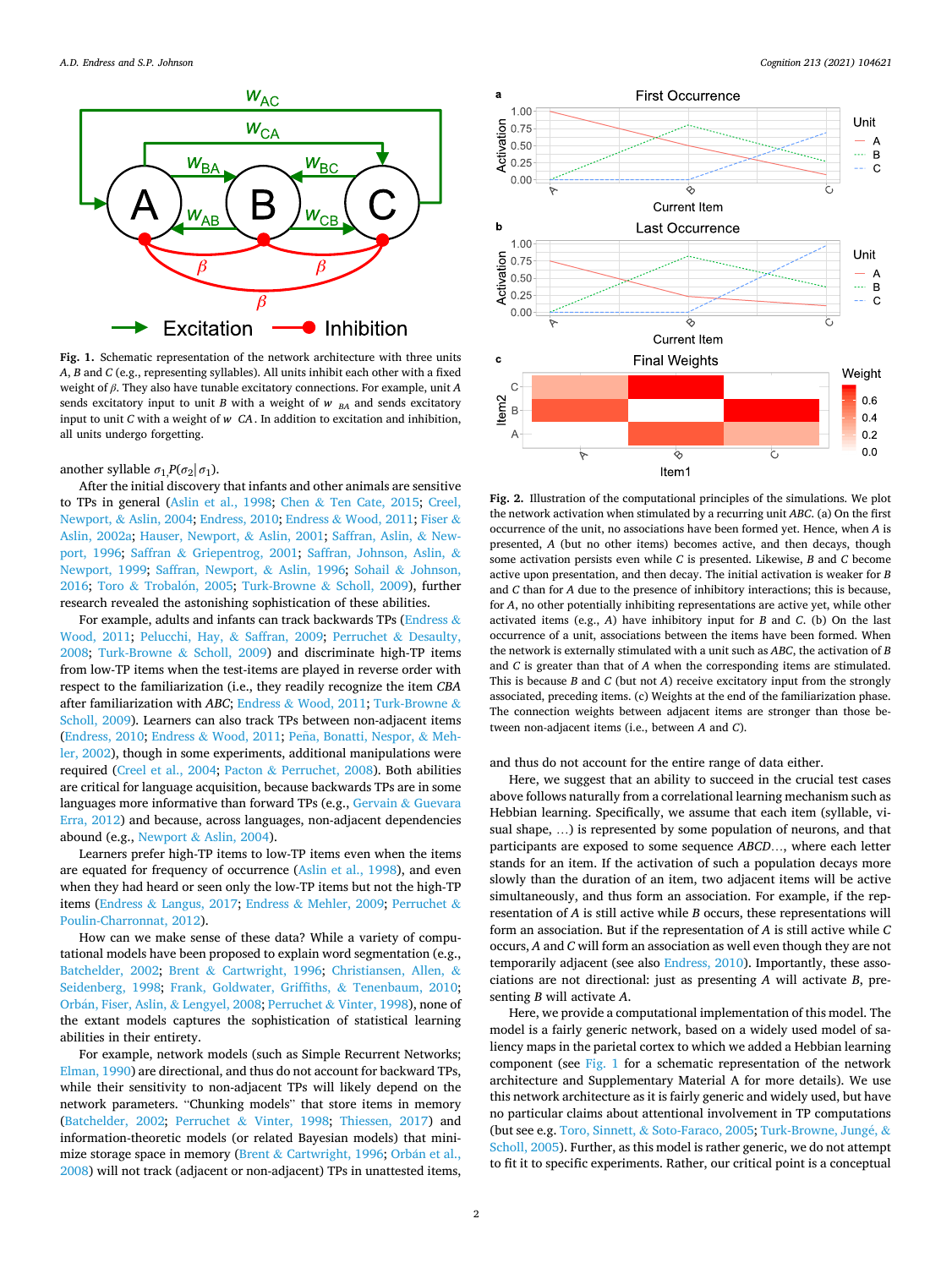one: the sophisticated properties of statistical learning follow naturally from the combination of two simple mechanisms, namely correlational learning and forgetting.

Specifically, the network consists of units that stand for populations of neurons encoding the items (see [Fig. 1](#page-1-0) for a schematic representation of the network architecture). Excitatory connections between units follow a Hebbian learning rule. To keep the total activation in the network at a reasonable level, we also added mutual interference among the units; the inhibitory interactions do not undergo learning.

Further specifics of the model can be found in Supplementary Material A.

### **2. Computational principles**

We first illustrate the computational principles of the model by running a simulation with a stream consisting of 9 symbols *A*, *B*, …*I* that are arranged into three three-item units *ABC*, *DEF* and *GHI*. Units were concatenated in random order so that each unit occurred 100 times.

[Fig. 2](#page-1-0) shows the activation in response to the presentation of each item when the unit *ABC* is presented for the first time (a) and for the last time (b) as well as the weights between the underlying items after the last presentation.

[Fig. 2a](#page-1-0) shows that the *A* unit is still active when the *C* item is presented. As a result, we would expect a strong and reciprocal associative link between *A* and *B* and a weaker one between *A* and *C*, which is just what [Fig. 2c](#page-1-0) shows.

Comparing [Figs. 2](#page-1-0)a and b reveals that the activation of *A* is more reduced at its last occurrence. This is due to the inhibitory input from other units: On the first occurrence, no other units are active yet, and activation of *A* can only be reduced through inhibition when other units are active. In contrast, the activations of *B* and *C* do not seem reduced between [Figs. 2](#page-1-0) a and c. This is because they receive excitatory input from *A* (and *B* in the case of *C*) which compensates the inhibitory input from other units.

While we focus on statistical learning in sequences, there is a considerable literature about statistical learning in simultaneously presented arrays of visual items (see e.g., Fiser & [Aslin, 2002b, 2005,](#page-7-0) among many others). In principle, correlational learning applies to simultaneously presented items as well. For example, consider an experiment where the network is familiarized with two strongly associated pairs of shapes *A-B* and *a-b* (where each letter stands for a shape). If the network is then tested on the strongly associated pair *A-B* and the weakly associated pair *A-b*, it will be more familiar with the *A-B* pair than with the *Ab* pair. In either pair, *A* receives the same amount of inhibition from *B* or *b*. However, only *A* and *B* will have formed an association that provide *A*  with excitatory input from *B*, while less excitation is received from *b*. 1

However, associations among spatially distributed items present other complications, including associations between items and (relative or absolute) spatial positions, Gestalt-based grouping principles and the allocation of spatial attention. As little is known about these factors in statistical learning (but see e.g., Vickery & [Jiang, 2009\)](#page-8-0), we thus focus on sequential statistical learning, and use these computational principles to illustrate some of the critical results in the statistical learning literature.

#### **3. Results**

# *3.1. High- vs. low-TP items, tested forwards and backwards*

We first explore the discrimination of high vs. low TP items after

exposure to a sequence of 4 units of 3 items each (e.g., 4 words of 3 syllables). These units are randomly concatenated into a familiarization stream so that each unit occurs 100 times. We then present the network with test-items (see below) and record the total network activation while each item is presented. We hypothesize that the total activation provides us with a measure of the network's familiarity with the unit. $<sup>2</sup>$ </sup>

This cycle of familiarization and test will be repeated 100 times, representing 100 participants.

While keeping the parameters for self-excitation and mutual inhibition constant (*α* and *β* in Supplementary Material A), we used forgetting rates ( $\lambda_a$  in Supplementary Material A) between 0 and 1. As forgetting in our model is exponential, a forgetting rate of zero means no forgetting, a forgetting rate of 1 implies the complete disappearance of activation on the next time step (unless a population of neurons receives excitatory input from other populations), and a forgetting rate of 0.5 implies the decay of half of the activation.

Before presenting our results, it is useful to outline possible psychological interpretations of the forgetting parameter. Similar forgetting parameters are widely used in related models (e.g., [Bays, Singh-Curry,](#page-6-0)  [Gorgoraptis, Driver,](#page-6-0) & Husain, 2010; [Endress](#page-7-0) & Szabó, 2020; Gottlieb, [2007; Knops, Piazza, Sengupta, Eger,](#page-7-0) & Melcher, 2014; [Roggeman, Fias,](#page-7-0)  & [Verguts, 2010](#page-7-0)), and seem plausible at least at the single neuron level (e.g., Whitmire & [Stanley, 2016\)](#page-8-0). Forgetting functions have also been proposed at the macroscopic, cognitive level (e.g., Rubin & [Wenzel,](#page-7-0)  [1996;](#page-7-0) Wixted & [Ebbesen, 1991](#page-8-0)), though the specific forgetting functions are debated. However, the psychological mechanisms underlying "forgetting" have a considerable history of controversy. While forgetting is time-based in our model, many authors argue that, psychologically speaking, there is no forgetting over time unless there are other stimuli that interfere with the memory items (e.g., Baddeley & [Scott, 1971](#page-6-0); [Berman, Jonides,](#page-6-0) & Lewis, 2009; [Nairne, Whiteman,](#page-7-0) & Kelley, 1999). Here, we do not attempt to decide between these possibilities; in fact, the model equations in Supplementary Material A make it plausible that our interference parameter might well mimic the role of forgetting (see [Endress](#page-7-0) & Szabó,  $2020$ ). Our point simply is that the (time-based or interference-based) mechanisms that lead to forgetting are critical for learning to occur.

## *3.1.1. Adjacent and non-adjacent forward TPs*

We first evaluate the network' s sensitivity to forward TPs among adjacent and non-adjacent items. These simulations are inspired by the paradigm by [Saffran, Aslin, and Newport \(1996\)](#page-7-0) and [Saffran, Newport,](#page-7-0)  [and Aslin \(1996\)](#page-7-0), among many others. After familiarization as described above, the network will be tested on units such as *ABC* and "part-units." Part-units are created either by taking the last two items from one unit and the first item from the next unit (e.g., *BC:D*, where the colon indicates the former unit boundary but is not present in the stimuli) or by taking the last item from one unit and the first two items from the next unit (e.g., *C:DE*). As a result, part-units have occurred during the familiarization sequence but straddled a unit boundary and thus have relatively weak TPs. We thus expect the network to be more familiar with units than with part-units.

The demonstration of a sensitivity to TPs among *non*-adjacent items is inspired by the paradigm by [Endress and Bonatti \(2007\).](#page-7-0) Specifically, our high non-adjacent TP test-items take their first and the last item from the same unit, but the middle item from a different unit (e.g., *AGC*, where *A* and *C* come from the unit *ABC*, while *G* was the first item of the

 $^{\rm 1}$  To foreshadow the results below, forgetting will also play role in learning. For example, if forgetting is so slow that, say, the representations of *A* and *B* are still active while *a* and *b* are presented, all shapes will form associations, and the network will not preferentially recognize certain pairs.

 $2$  We also report simulations where we consider only those network activation in the items that are part of the current test-item rather than the global network activation. For example, when a unit *ABC* is presented, we assess the network's familiarity with the items by recording the activation in *A*, *B* and *C* – rather than the activation in *all* items. Intuitively, one would expect the results to be similar, as the active items will mainly be those that have been stimulated. These simulations are reported in Supplementary Material D.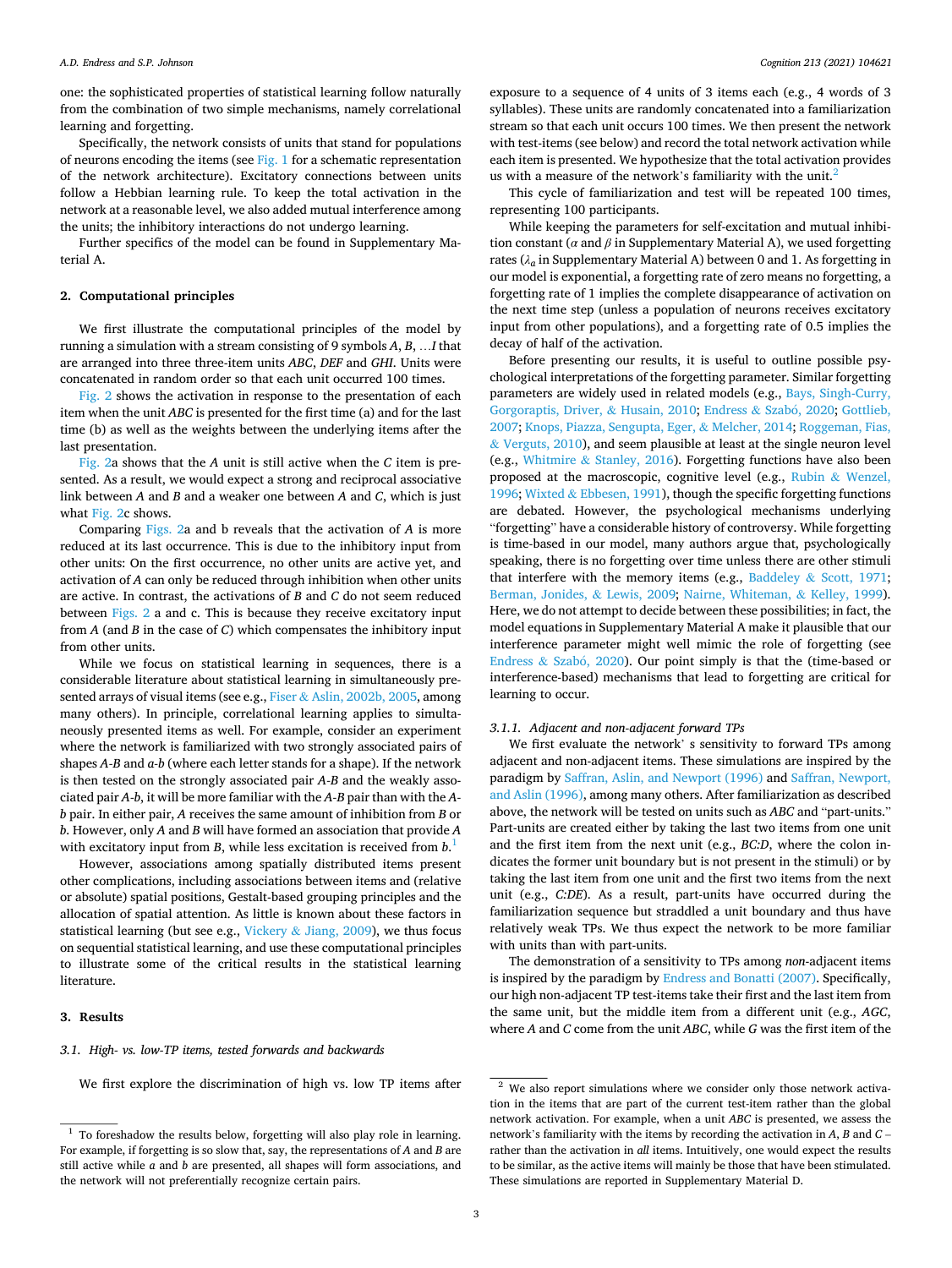

**Fig. 3.** Results for items presented in forward **order**, different forgetting rates (0, 0.2, 0.4, 0.6, 0.8 and 1), and for the different comparisons (Unit vs. Part-Unit: *ABC*  vs. *BC:D* and *ABC* vs. *C:DE*; Rule-Unit vs. Class-Unit: *AGC* vs. *AGF* and *AXC* vs. *AXF*). (a) Difference scores. The scores are calculated based the global activation as a measure of the network's familiarity with the items. Significance is assessed based on Wilcoxon tests against the chance level of zero. (b) Percentage of simulations with a preference for the target items. The simulations are assessed based on the global activation in the network. The dashed line shows the minimum percentage of simulations that is significant based on a binomial test.

unit *GHI*). By analogy to [Endress and Bonatti \(2007\)](#page-7-0), we call these items *rule-units*.

Our low non-adjacent TP test-items take their first and the last items from different units and take the middle item from yet another unit (e.g., *AGF*, where *A* is the first item from *ABC*, *F* is the last item from *DEF*, while *G* was the first item of the unit *GHI*). By analogy to [Endress and](#page-7-0)  [Bonatti \(2007\)](#page-7-0), we call these items *class-units*. The critical difference between the rule-units and the class-units is that the TP between the first and the last item is 1.0 in rule-units and 0 in class-units.

We will also test a second rule-unit vs. class-unit contrast where the middle item is novel and did not appear in the familiarization stream (e. g., *AXC* vs. *AXF*, where *X* has never appeared in the familiarization stream).

For each comparison, we will create normalized difference scores to evaluate the model performance:

# $d = \frac{\text{Item}_1 - \text{Item}_2}{\text{Item}_2}$

 $Item_1 + Item_2$ 

We then evaluate these difference scores against the chance level of zero using Wilcoxon tests. An alternative evaluation metric is to count the number of simulations (each representing a participant) preferring the target items, and to evaluate this count using a binomial test. With 100 simulations per parameter set, performance is significantly different from the chance level of 50% if at least 61% of the simulations show a preference for the target items.

The results are shown in Fig. 3a and b. For low forgetting rates (0 and 0.2), the network fails for all comparisons. This is unsurprising as low forgetting rates mean that all items remain active for many time steps, so that the network indiscriminately forms associations among virtually all items, and thus fails to track the statistical structure of the familiarization stream. Likewise, for the maximum forgetting rate, the network fails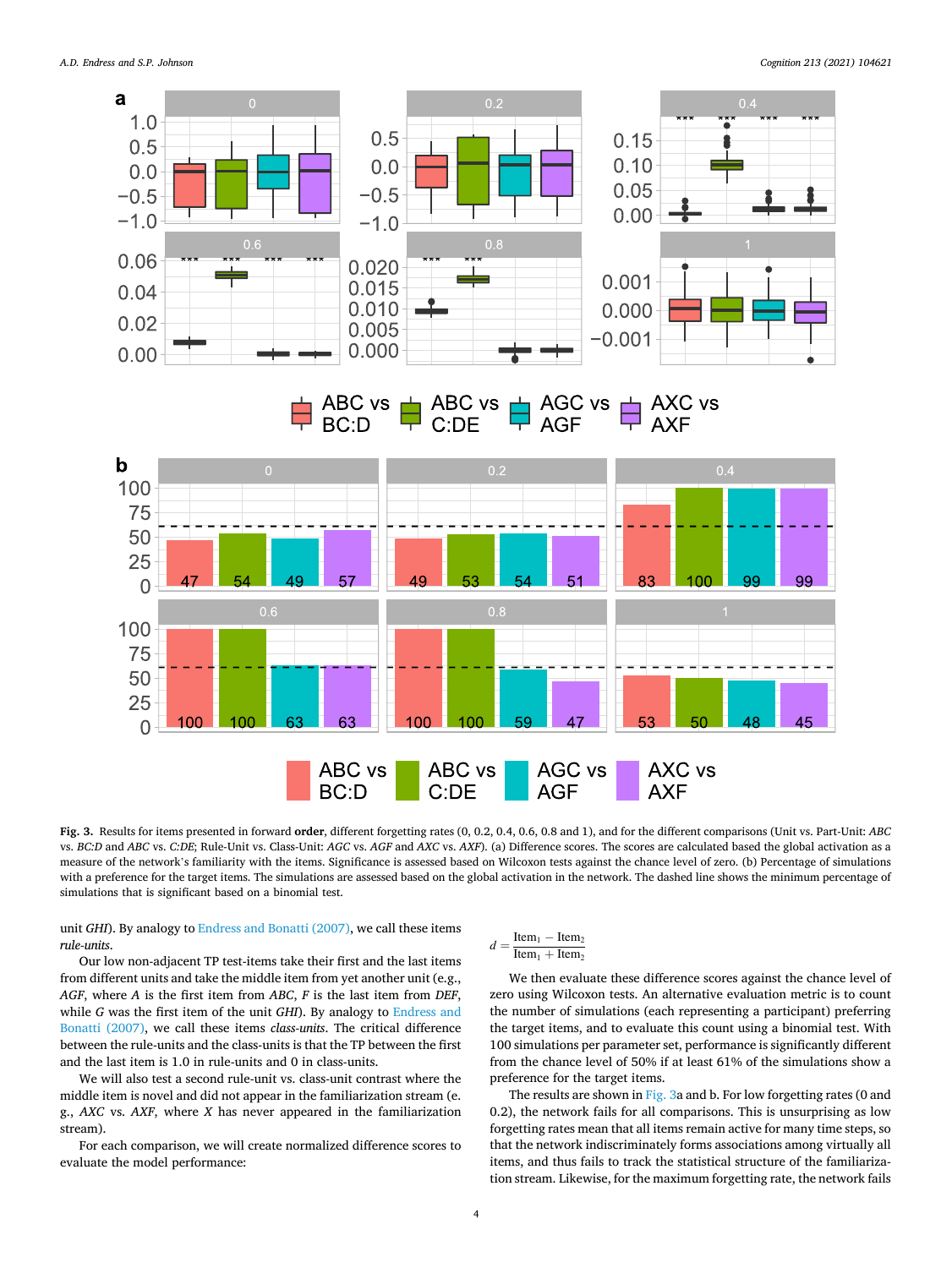

**Fig. 4.** Results for items presented in **backward order**, different forgetting rates (0, 0.2, 0.4, 0.6, 0.8 and 1), and for the different comparisons (Unit vs. Part-Unit: *ABC* vs. *BC:D* and *ABC* vs. *C:DE*; Rule-Unit vs. Class-Unit: *AGC* vs. *AGF* and *AXC* vs. *AXF*). (a) Difference scores. The scores are calculated based the global activation as a measure of the network's familiarity with the items. Significance is assessed based on Wilcoxon tests against the chance level of zero. (b) Percentage of simulations with a preference for the target items. The simulations are assessed based on the global activation in the network. The dashed line shows the minimum percentage of simulations that is significant based on a binomial test.

on all discriminations as well; this is again unsurprising, as no associations can be formed among items if forgetting is so strong that there is no overlap in activation between items.

Critically, for intermediate forgetting rates, the network performed well above chance for all comparisons. It performed somewhat better when contrasting units with *C:DE* part-units than when contrasting units with *BC:D* part-unit, a result that has been observed in human participants with syllables [\(Saffran, Newport,](#page-7-0) & Aslin, 1996), tone sequences ([Saffran et al., 1999](#page-7-0)) and visual shapes (Fiser & [Aslin, 2002b\)](#page-7-0). Importantly, all difference scores are clearly above chance, and between 83% and 100% of the simulations yielded positive difference scores (though only 63% yielded positive difference scores for forgetting rate 0.6 and non-adjacent TP comparisons). Further, adjacent TPs support higher forgetting rates than non-adjacent TPs, because activations need to last longer for non-adjacent TPs to be formed; while a sensitivity to TPs among adjacent items is maintained for a forgetting rate of 0.8, there is

no such sensitivity to non-adjacent TPs.

### *3.1.2. Adjacent and non-adjacent backward TPS*

There is considerable evidence that participants are not only sensitive to forward TPs, but also to backward TPs. They track TPs when the only informative TPs are backward rather than forward TPs ([Pelucchi](#page-7-0)  [et al., 2009](#page-7-0); Perruchet & [Desaulty, 2008](#page-7-0)), and discriminate high-TP items from low-TP items when the test-items are played in reverse order (Endress & [Wood, 2011](#page-7-0); [Turk-Browne](#page-7-0) & Scholl, 2009).

Here, we test the network's ability to track backward TPs by familiarizing the network with the same streams as in the previous section, but playing the test-items in reverse order (e.g., *CBA* instead of *ABC*).

As shown in Fig. 4a and b, the network performance with reversed items essentially mirrors that with forward items, with similar performance for both forward and backward items, with the main difference that the performance asymmetry between *C:DE* and *BC:D* part-units was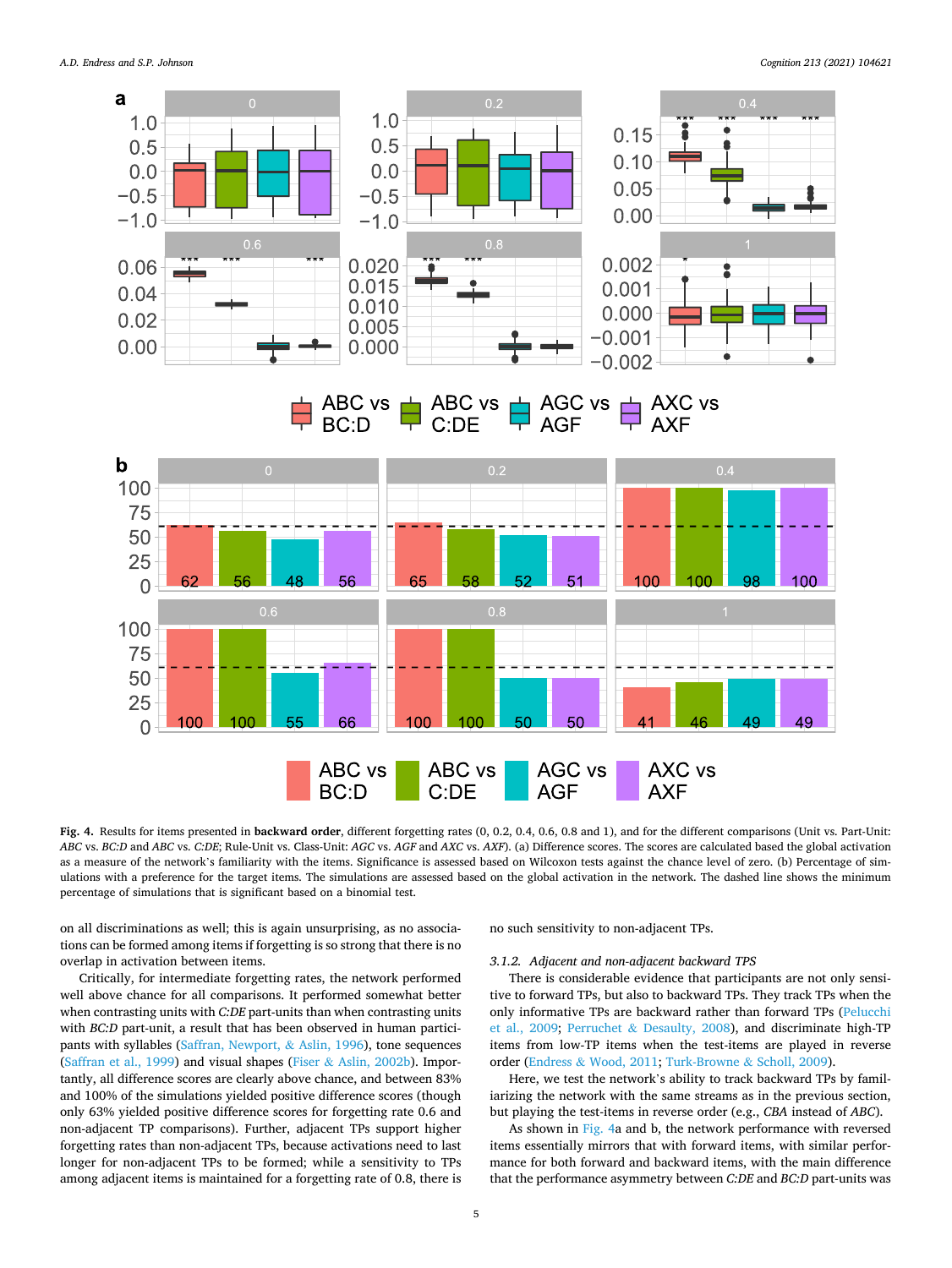

**Fig. 5.** Results of the simulations comprising phantom-units, for items presented in **forward order**, different forgetting rates (0, 0.2, 0.4, 0.6, 0.8 and 1), and for the different comparisons (Unit vs. Part-Unit: *ABC* vs. *BC:D* and *ABC* vs. *C:DE*; Phantom-Unit vs. Part-Unit: Phantom-Unit vs. *BC:D* and Phantom-Unit vs. *C:DE*; Unit vs. Phantom-Unit). (a) Difference scores. The scores are calculated based the global activation as a measure of the network's familiarity with the items. Significance is assessed based on Wilcoxon tests against the chance level of zero. (b) Percentage of simulations with a preference for the target items. The simulations are assessed based on the global activation. The dashed line shows the minimum percentage of simulations that is significant based on a binomial test.

reversed.

# *3.2. The role of frequency of occurrence*

The experiments presented so far confound TPs and frequency of occurrence: Units do not only have stronger TPs than part-units, but they also occur more frequently.

This problem was initially noted by [Aslin et al. \(1998\)](#page-6-0). They addressed it by having infants "choose" between units and part-units that were matched in frequency (see [Aslin et al., 1998](#page-6-0) for more details on the design).

[Endress and Mehler \(2009\)](#page-7-0) and [Endress and Langus \(2017\)](#page-7-0) presented a more "extreme" control experiment. In their experiments, high-TP units were matched in terms of TPs to high-TP *phantom-units* that had the same TPs as units but never occurred in the familiarization stream

and thus had a frequency of occurrence of zero (see Supplementary Material B for more details on the design). Participants preferred (i.e., better recognized) high-TP units to low-TP part-units that had occurred in the familiarization stream, they preferred high-TP phantom-units to low-TP part-units despite the difference in frequency of occurrence, and they failed to discriminate between units and phantom-units (but see Perruchet & [Poulin-Charronnat, 2012,](#page-7-0) for evidence that units and phantom-units might sometimes be discriminated).

Here, we expose the network to a six unit stream inspired by [Endress](#page-7-0)  [and Mehler \(2009\)](#page-7-0) and [Endress and Langus \(2017\).](#page-7-0) Following this, we test the network on units, phantom-units and part-units.

The results are shown in Fig. 5a and b. As in the experiments reported above, the network failed on all comparisons for low forgetting rates as it indiscriminately learned associations among all items.

For medium and, in this experiment, high forgetting rates, the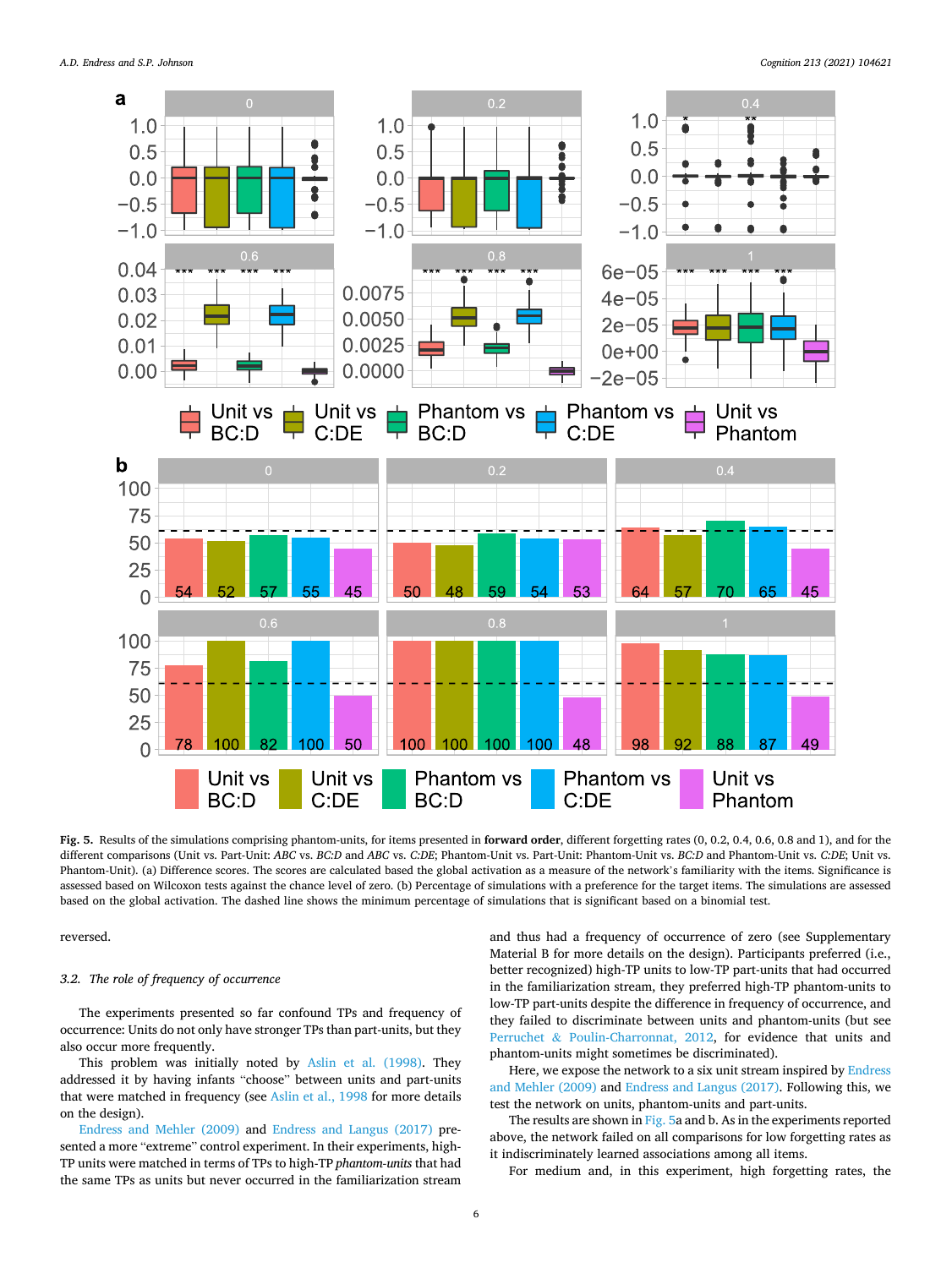<span id="page-6-0"></span>network preferred units and, critically, also phantom-units over partunits roughly to the same extent; we also replicate the somewhat better performance when the part-unit is of *C:DA* type compared to partunits of *BC:D* type. As the participants in [Endress and Mehler \(2009\)](#page-7-0)  and [Endress and Langus \(2017\),](#page-7-0) the network is thus more sensitive to differences in TPs than to differences in frequency of occurrence, and recognizes TPs even in items it has never encountered before.

In contrast, the network does not seem to discriminate between units and phantom-units, replicating [Endress and Mehler](#page-7-0)'s (2009) and [Endress and Langus](#page-7-0)'s (2017) results, and suggesting again that the network is more sensitive to TPs than to frequency of occurrence.

### **4. Discussion**

Identifying recurrent units in a continuous signal is an important problem, especially for language acquisition. Observers might potentially solve this problem by tracking co-occurrence statistics among items, assessing the predictiveness of different items. Indeed, humans have sophisticated statistical learning abilities, allowing them to encode and recognize Transitional Probabilities (TPs) irrespective of whether items are played forward or backwards, whether the items are temporarily adjacent or non-adjacent, and whether the units in which the TPs occur are known or entirely novel.

We show that a simple neural network accounts for all of these phenomena based on correlational (i.e., Hebbian) learning. Interestingly, the critical ingredient for successful learning seems to be forgetting: If forgetting is too weak, indiscriminate associations are formed that are, therefore, uninformative; conversely, if forgetting is too strong, no associations are formed.

Given that statistical learning has been observed in human adults and infants as well as non-human animals, it is interesting to ask how forgetting develops over the lifespan. However, as mentioned above, interference can likely mimic the effects of forgetting, and developmental changes in interference might appear as developmental changes in forgetting. For example, younger infants might have more broadly tuned representations (e.g., [Pascalis, de Haan,](#page-7-0) & Nelson, 2002; [Vou](#page-8-0)[loumanos, Hauser, Werker,](#page-8-0) & Martin, 2010) that are more likely to overlap and thus to interfere with each other; in fact, at least in working memory, items that do not have categorical representations are less well retained (e.g., Olsson & [Poom, 2005\)](#page-7-0). Conversely, infants might also experience *less* interference if they have fewer representations; after all, if there are fewer representations, there are fewer representations that can interfere with any other representation (see Mani & [Plunkett, 2011](#page-7-0), for data consistent with this possibility). As a result, we need to know more about the nature of the underlying representations before being able to make specific developmental predictions.

Our results lead to a counterintuitive conclusion about the computational function of statistical learning. While our model presents a rather simple and straightforward mechanistic explanation for our sophisticated statistical learning abilities, these TP-based mechanisms are only partially compatible with the presumed function of statistical learning – namely to store recurrent units in memory. Ultimately, a mechanism that recognizes items played backwards or items it has not encountered at all can hardly be said to maintain faithful memory representations of the relevant items. Conversely, recognizing backwards or unheard items is inconsistent with models that actually store items in memory (Batchelder, 2002; Perruchet & [Vinter, 1998](#page-7-0); [Thiessen, 2017](#page-7-0)). As a result, it is important to find out what the function of statistical learning is during language acquisition.

Similar dissociations between statistical learning abilities and memory for specific episodes between amnesic and Parkinson's patients have led to the conclusion that humans have a (cortical) declarative memory system that is independent of a (neostriatal) system for forming associations [\(Knowlton, Mangels,](#page-7-0) & Squire, 1996; [Poldrack et al., 2001](#page-7-0)). Statistical learning might be used for predictive processing rather than memory per se [\(Goujon, Didierjean,](#page-7-0) & Thorpe, 2015; [Turk-Browne,](#page-7-0) 

[Scholl, Johnson,](#page-7-0) & Chun, 2010), and statistical predictive processing might even *impair* memory encoding (Sherman & [Turk-Browne, 2020](#page-7-0)). Our model is consistent such results: it learns the statistical structure of a sequence (and thus to predict elements in the sequence elements) in the absence of a memory store in which units could be placed.<sup>3</sup>

Together with our model, such results suggest that statistical learning, powerful as it is, might not be sufficient for placing recurring units in memory. After all, we clearly have declarative memories of such items, and know that we know the word *learning* rather than a backwards version such as *gninrael*. As a result, a critical question for future research is to find out how the power of predictive processes such as statistical learning is harnessed to form declarative memories of recurring units in sequences or whether other cues and mechanisms<sup>4</sup> are required.

#### **Acknowledgements**

An R implementation of the model is available at [http://doi.org/10.](http://doi.org/10.25383/city.11359376)  [25383/city.11359376](http://doi.org/10.25383/city.11359376). This research was support by NIH grant R01- HD073535 to SPJ.

#### **Appendix A. Supplementary data**

Supplementary data to this article can be found online at [https://doi.](https://doi.org/10.1016/j.cognition.2021.104621)  [org/10.1016/j.cognition.2021.104621](https://doi.org/10.1016/j.cognition.2021.104621).

#### **References**

- [Aslin, R. N., Saffran, J. R., & Newport, E. L. \(1998\). Computation of conditional](http://refhub.elsevier.com/S0010-0277(21)00040-8/rf0005) [probability statistics by 8-month-old infants.](http://refhub.elsevier.com/S0010-0277(21)00040-8/rf0005) *Psychological Science, 9*, 321–324.
- [Baddeley, A. D., & Scott, D. \(1971\). Short term forgetting in absence of proactive](http://refhub.elsevier.com/S0010-0277(21)00040-8/rf0010) interference. *[The Quarterly Journal of Experimental Psychology, 23](http://refhub.elsevier.com/S0010-0277(21)00040-8/rf0010)*, 275–283.
- [Batchelder, E. O. \(2002\). Bootstrapping the lexicon: A computational model of infant](http://refhub.elsevier.com/S0010-0277(21)00040-8/rf0015)  [speech segmentation.](http://refhub.elsevier.com/S0010-0277(21)00040-8/rf0015) *Cognition, 83*(2), 167–206.
- Bays, P. M., Singh-Curry, V., Gorgoraptis, N., Driver, J., & Husain, M. (2010). Integration of goal- and stimulus-related visual signals revealed by damage to human parietal cortex. *Journal of Neuroscience, 30*, 5968–5978. [https://doi.org/10.1523/](https://doi.org/10.1523/JNEUROSCI.0997-10.2010) [JNEUROSCI.0997-10.2010](https://doi.org/10.1523/JNEUROSCI.0997-10.2010).
- Berman, M. G., Jonides, J., & Lewis, R. L. (2009). In search of decay in verbal short-term memory. *Journal of Experimental Psychology. Learning, Memory, and Cognition, 35*(2), 317–333. <https://doi.org/10.1037/a0014873>.
- [Brent, M., & Cartwright, T. \(1996\). Distributional regularity and phonotactic constraints](http://refhub.elsevier.com/S0010-0277(21)00040-8/rf0030)  [are useful for segmentation.](http://refhub.elsevier.com/S0010-0277(21)00040-8/rf0030) *Cognition, 61*(1–2), 93–125.
- Brentari, D., González, C., Seidl, A., & Wilbur, R. (2011). Sensitivity to visual prosodic [cues in signers and nonsigners.](http://refhub.elsevier.com/S0010-0277(21)00040-8/rf0035) *Language and Speech, 54*(1), 49–72.
- Chen, J., & Ten Cate, C. (2015). Zebra finches can use positional and transitional cues to distinguish vocal element strings. *Behavioural Processes, 117*, 29–34. [https://doi.org/](https://doi.org/10.1016/j.beproc.2014.09.004)  [10.1016/j.beproc.2014.09.004](https://doi.org/10.1016/j.beproc.2014.09.004).
- [Christiansen, M. H., Allen, J., & Seidenberg, M. S. \(1998\). Learning to segment speech](http://refhub.elsevier.com/S0010-0277(21)00040-8/rf0045) [using multiple cues: A connectionist model.](http://refhub.elsevier.com/S0010-0277(21)00040-8/rf0045) *Language & Cognitive Processes, 13*(2–3), 221–[268](http://refhub.elsevier.com/S0010-0277(21)00040-8/rf0045).
- [Christophe, A., Dupoux, E., Bertoncini, J., & Mehler, J. \(1994\). Do infants perceive word](http://refhub.elsevier.com/S0010-0277(21)00040-8/rf0050)  [boundaries? An empirical study of the bootstrapping of lexical acquisition.](http://refhub.elsevier.com/S0010-0277(21)00040-8/rf0050) *Journal of [the Acoustical Society of America, 95](http://refhub.elsevier.com/S0010-0277(21)00040-8/rf0050)*(3), 1570–1580.
- [Christophe, A., Mehler, J., & Sebastian-Galles, N. \(2001\). Perception of prosodic](http://refhub.elsevier.com/S0010-0277(21)00040-8/rf0055)  [boundary correlates by newborn infants.](http://refhub.elsevier.com/S0010-0277(21)00040-8/rf0055) *Infancy, 2*(3), 385–394.

<sup>&</sup>lt;sup>3</sup> While Parkinson's patients were initially thought to be impaired in associative learning in general ([Knowlton et al., 1996\)](#page-7-0), further research revealed that, for many tasks, such patients have intact associative learning abilities, and that their impairment might depend on the need to integrate probabilistic feedback across learning episodes (Smith & [McDowall, 2006\)](#page-7-0). Be that as it might, statistical learning does not seem to lead to declarative knowledge of specific events even in studies that link it to the Medial Temporal Lobe [\(Turk-](#page-7-0)

[Browne et al., 2010\)](#page-7-0). 4 As mentioned above, such cues and mechanisms might include rhythmic, prosodic and phonotactic cues (e.g., [Christophe, Peperkamp, Pallier, Block,](#page-7-0) & [Mehler, 2004](#page-7-0); Johnson & [Jusczyk, 2001;](#page-7-0) Johnson & [Seidl, 2009](#page-7-0); [McQueen,](#page-7-0)  [1998;](#page-7-0) [Mehler et al., 1981;](#page-7-0) [Norris et al., 1997;](#page-7-0) [Salverda et al., 2007\)](#page-7-0), especially those that available across languages (e.g., Brentari et al., 2011; Christophe et al., 1994, 2001; Endress & [Hauser, 2010;](#page-7-0) [Pilon, 1981;](#page-7-0) [Shukla et al., 2007,](#page-7-0)  [2011\)](#page-7-0).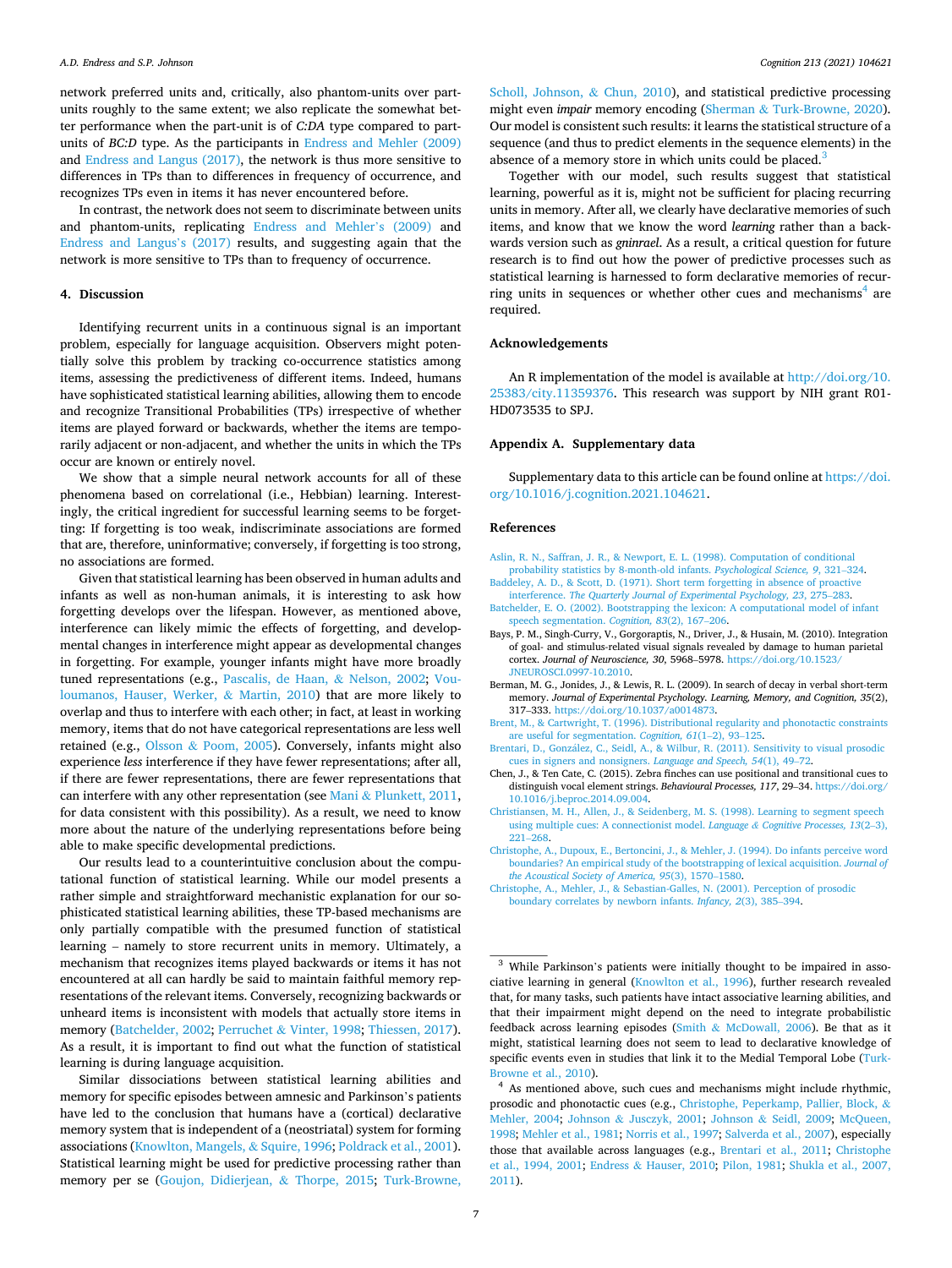#### <span id="page-7-0"></span>*A.D. Endress and S.P. Johnson*

[Christophe, A., Peperkamp, S., Pallier, C., Block, E., & Mehler, J. \(2004\). Phonological](http://refhub.elsevier.com/S0010-0277(21)00040-8/rf0060)  [phrase boundaries constrain lexical access I. Adult data.](http://refhub.elsevier.com/S0010-0277(21)00040-8/rf0060) *Journal of Memory and [Language, 51](http://refhub.elsevier.com/S0010-0277(21)00040-8/rf0060)*(4), 523–547.

Creel, S. C., Newport, E. L., & Aslin, R. N. (2004). Distant melodies: Statistical learning of nonadjacent dependencies in tone sequences. *Journal of Experimental Psychology. Learning, Memory, and Cognition, 30*(5), 1119–1130. [https://doi.org/10.1037/0278-](https://doi.org/10.1037/0278-7393.30.5.1119)  [7393.30.5.1119](https://doi.org/10.1037/0278-7393.30.5.1119).

- [Cutler, A., Mehler, J., Norris, D., & Segui, J. \(1986\). The syllable](http://refhub.elsevier.com/S0010-0277(21)00040-8/rf0075)'s differing role in the [segmentation of french and english.](http://refhub.elsevier.com/S0010-0277(21)00040-8/rf0075) *Journal of Memory and Language, 25*(4), 385–[400](http://refhub.elsevier.com/S0010-0277(21)00040-8/rf0075).
- [Cutler, A., Mehler, J., Norris, D., & Segui, J. \(1992\). The monolingual nature of speech](http://refhub.elsevier.com/S0010-0277(21)00040-8/rf0080) [segmentation by bilinguals.](http://refhub.elsevier.com/S0010-0277(21)00040-8/rf0080) *Cognitive Psychology, 24*(3), 381–410.

[Elman, J. L. \(1990\). Finding structure in time.](http://refhub.elsevier.com/S0010-0277(21)00040-8/rf0085) *Cognitive Science, 14*(2), 179–211. [Endress, A. D. \(2010\). Learning melodies from non-adjacent tones.](http://refhub.elsevier.com/S0010-0277(21)00040-8/rf0090) *Acta Psychologica, 135* 

[\(2\), 182](http://refhub.elsevier.com/S0010-0277(21)00040-8/rf0090)–190. [Endress, A. D., & Bonatti, L. L. \(2007\). Rapid learning of syllable classes from a](http://refhub.elsevier.com/S0010-0277(21)00040-8/rf0095) [perceptually continuous speech stream.](http://refhub.elsevier.com/S0010-0277(21)00040-8/rf0095) *Cognition, 105*(2), 247–299.

[Endress, A. D., & Hauser, M. D. \(2010\). Word segmentation with universal prosodic cues.](http://refhub.elsevier.com/S0010-0277(21)00040-8/rf0100)  *[Cognitive Psychology, 61](http://refhub.elsevier.com/S0010-0277(21)00040-8/rf0100)*(2), 177–199.

Endress, A. D., & Langus, A. (2017). Transitional probabilities count more than frequency, but might not be used for memorization. *Cognitive Psychology, 92*, 37–64. [https://doi.org/10.1016/j.cogpsych.2016.11.004.](https://doi.org/10.1016/j.cogpsych.2016.11.004)

[Endress, A. D., & Mehler, J. \(2009\). The surprising power of statistical learning: When](http://refhub.elsevier.com/S0010-0277(21)00040-8/rf0110)  [fragment knowledge leads to false memories of unheard words.](http://refhub.elsevier.com/S0010-0277(21)00040-8/rf0110) *Journal of Memory [and Language, 60](http://refhub.elsevier.com/S0010-0277(21)00040-8/rf0110)*(3), 351–367.

Endress, A. D., & Szabó, S. (2020). Sequential presentation protects memory from catastrophic interference. *Cognitive Science, 44*(5). [https://doi.org/10.1111/](https://doi.org/10.1111/cogs.12828)  [cogs.12828.](https://doi.org/10.1111/cogs.12828)

[Endress, A. D., & Wood, J. N. \(2011\). From movements to actions: Two mechanisms for](http://refhub.elsevier.com/S0010-0277(21)00040-8/rf0120)  [learning action sequences.](http://refhub.elsevier.com/S0010-0277(21)00040-8/rf0120) *Cognitive Psychology, 63*(3), 141–171.

- [Fiser, J., & Aslin, R. N. \(2002a\). Statistical learning of higher-order temporal structure](http://refhub.elsevier.com/S0010-0277(21)00040-8/rf0125) from visual shape sequences. *[Journal of Experimental Psychology. Learning, Memory,](http://refhub.elsevier.com/S0010-0277(21)00040-8/rf0125) [and Cognition, 28](http://refhub.elsevier.com/S0010-0277(21)00040-8/rf0125)*(3), 458–467.
- Fiser, J., & Aslin, R. N. (2002b). Statistical learning of new visual feature combinations by infants. *Proceedings of the National Academy of Sciences of the United States of America, 99*(24), 15822–15826. <https://doi.org/10.1073/pnas.232472899>.

Fiser, J., & Aslin, R. N. (2005). Encoding multielement scenes: Statistical learning of visual feature hierarchies. *Journal of Experimental Psychology. General, 134*(4), 521–537. <https://doi.org/10.1037/0096-3445.134.4.521>.

Frank, M. C., Goldwater, S., Griffiths, T. L., & Tenenbaum, J. B. (2010). Modeling human performance in statistical word segmentation. *Cognition, 117*(2), 107–125. [https://](https://doi.org/10.1016/j.cognition.2010.07.005) [doi.org/10.1016/j.cognition.2010.07.005](https://doi.org/10.1016/j.cognition.2010.07.005).

Gervain, J., & Guevara Erra, R. (2012). The statistical signature of morphosyntax: A study of Hungarian and Italian infant-directed speech. *Cognition, 125*(2), 263–287.

<https://doi.org/10.1016/j.cognition.2012.06.010>. [Gottlieb, J. \(2007\). From thought to action: The parietal cortex as a bridge between](http://refhub.elsevier.com/S0010-0277(21)00040-8/rf0155)  [perception, action, and cognition.](http://refhub.elsevier.com/S0010-0277(21)00040-8/rf0155) *Neuron, 53*, 9–16.

Goujon, A., Didierjean, A., & Thorpe, S. (2015). Investigating implicit statistical learning mechanisms through contextual cueing. *Trends in Cognitive Sciences, 19*, 524–533. <https://doi.org/10.1016/j.tics.2015.07.009>.

[Hauser, M. D., Newport, E. L., & Aslin, R. N. \(2001\). Segmentation of the speech stream](http://refhub.elsevier.com/S0010-0277(21)00040-8/rf0165)  [in a non-human primate: Statistical learning in cotton-top tamarins.](http://refhub.elsevier.com/S0010-0277(21)00040-8/rf0165) *Cognition, 78*(3), B53–[B64.](http://refhub.elsevier.com/S0010-0277(21)00040-8/rf0165)

[Johnson, E. K., & Jusczyk, P. W. \(2001\). Word segmentation by 8-month-olds: When](http://refhub.elsevier.com/S0010-0277(21)00040-8/rf0170)  [speech cues count more than statistics.](http://refhub.elsevier.com/S0010-0277(21)00040-8/rf0170) *Journal of Memory and Language, 44*(4), 548–[567](http://refhub.elsevier.com/S0010-0277(21)00040-8/rf0170).

Johnson, E. K., & Seidl, A. H. (2009). At 11 months, prosody still outranks statistics. *Developmental Science, 12*(1), 131–141. [https://doi.org/10.1111/j.1467-](https://doi.org/10.1111/j.1467-7687.2008.00740.x)  [7687.2008.00740.x.](https://doi.org/10.1111/j.1467-7687.2008.00740.x)

Knops, A., Piazza, M., Sengupta, R., Eger, E., & Melcher, D. (2014). A shared, flexible neural map architecture reflects capacity limits in both visual short-term memory and enumeration. *Journal of Neuroscience, 34*(30), 9857–9866. [https://doi.org/](https://doi.org/10.1523/JNEUROSCI.2758-13.2014)  [10.1523/JNEUROSCI.2758-13.2014.](https://doi.org/10.1523/JNEUROSCI.2758-13.2014)

[Knowlton, B. J., Mangels, J. A., & Squire, L. R. \(1996\). A neostriatal habit learning system](http://refhub.elsevier.com/S0010-0277(21)00040-8/rf0185)  in humans. *[Science, 273](http://refhub.elsevier.com/S0010-0277(21)00040-8/rf0185)*, 1399–1402.

Mani, N., & Plunkett, K. (2011). Phonological priming and cohort effects in toddlers. *Cognition, 121*, 196–206. [https://doi.org/10.1016/j.cognition.2011.06.013.](https://doi.org/10.1016/j.cognition.2011.06.013)

[McQueen, J. M. \(1998\). Segmentation of continuous speech using phonotactics.](http://refhub.elsevier.com/S0010-0277(21)00040-8/rf0200) *Journal [of Memory and Language, 39](http://refhub.elsevier.com/S0010-0277(21)00040-8/rf0200)*(1), 21–46.

[Mehler, J., Dommergues, J., Frauenfelder, U., & Segui, J. \(1981\). The syllable](http://refhub.elsevier.com/S0010-0277(21)00040-8/rf0205)'s role in speech segmentation. *[Journal of Verbal Learning and Verbal Behavior, 20](http://refhub.elsevier.com/S0010-0277(21)00040-8/rf0205)*(3), 298–305.

[Nairne, J. S., Whiteman, H. L., & Kelley, M. R. \(1999\). Short-term forgetting of order](http://refhub.elsevier.com/S0010-0277(21)00040-8/rf0210) [under conditions of reduced interference.](http://refhub.elsevier.com/S0010-0277(21)00040-8/rf0210) *The Quarterly Journal of Experimental [Psychology, 52](http://refhub.elsevier.com/S0010-0277(21)00040-8/rf0210)*, 241–251.

[Newport, E. L., & Aslin, R. N. \(2004\). Learning at a distance I. Statistical learning of non](http://refhub.elsevier.com/S0010-0277(21)00040-8/rf0215)[adjacent dependencies.](http://refhub.elsevier.com/S0010-0277(21)00040-8/rf0215) *Cognitive Psychology, 48*(2), 127–162.

[Newtson, D. \(1973\). Attribution and the unit of perception of ongoing behavior.](http://refhub.elsevier.com/S0010-0277(21)00040-8/rf0220) *Journal [of Personality and Social Psychology, 28](http://refhub.elsevier.com/S0010-0277(21)00040-8/rf0220)*(1), 28–38.

Norris, D., McQueen, J. M., Cutler, A., & Butterfield, S. (1997). The possible-word constraint in the segmentation of continuous speech. *Cognitive Psychology, 34*(3), 191–243. [https://doi.org/10.1006/cogp.1997.0671.](https://doi.org/10.1006/cogp.1997.0671)

Olsson, H., & Poom, L. (2005). Visual memory needs categories. *Proceedings of the National Academy of Sciences of the United States of America, 102*(24), 8776–8780. [https://doi.org/10.1073/pnas.0500810102.](https://doi.org/10.1073/pnas.0500810102)

Orbán, G., Fiser, J., Aslin, R. N., & Lengyel, M. (2008). Bayesian learning of visual chunks by human observers. *Proceedings of the National Academy of Sciences of the United States of America, 105*(7), 2745–2750. [https://doi.org/10.1073/pnas.0708424105.](https://doi.org/10.1073/pnas.0708424105)

[Otake, T., Hatano, G., Cutler, A., & Mehler, J. \(1993\). Mora or syllable? Speech](http://refhub.elsevier.com/S0010-0277(21)00040-8/rf0070) segmentation in Japanese. *[Journal of Memory and Language, 32](http://refhub.elsevier.com/S0010-0277(21)00040-8/rf0070)*(2), 258–278.

Pacton, S., & Perruchet, P. (2008). An attention-based associative account of adjacent and nonadjacent dependency learning. *Journal of Experimental Psychology. Learning, Memory, and Cognition, 34*(1), 80–96. [https://doi.org/10.1037/0278-7393.34.1.80.](https://doi.org/10.1037/0278-7393.34.1.80)

Pascalis, O., de Haan, M., & Nelson, C. A. (2002). Is face processing species-specific during the first year of life? *Science, 296*(5571), 1321–1323. [https://doi.org/](https://doi.org/10.1126/science.1070223) [10.1126/science.1070223](https://doi.org/10.1126/science.1070223).

Pelucchi, B., Hay, J. F., & Saffran, J. R. (2009). Learning in reverse: Eight-month-old infants track backward transitional probabilities. *Cognition, 113*(2), 244–247. <https://doi.org/10.1016/j.cognition.2009.07.011>.

Peña, M., Bonatti, L. L., Nespor, M., & Mehler, J. (2002). Signal-driven computations in speech processing. *Science, 298*(5593), 604–607. [https://doi.org/10.1126/](https://doi.org/10.1126/science.1072901)  [science.1072901.](https://doi.org/10.1126/science.1072901)

Perruchet, P., & Desaulty, S. (2008). A role for backward transitional probabilities in word segmentation? *Memory and Cognition, 36(7)*, 1299-1305. https://doi.org [10.3758/MC.36.7.1299](https://doi.org/10.3758/MC.36.7.1299).

Perruchet, P., & Poulin-Charronnat, B. (2012). Beyond transitional probability computations: Extracting word-like units when only statistical information is available. *Journal of Memory and Language, 66*(4), 807–818. [https://doi.org/](https://doi.org/10.1016/j.jml.2012.02.010) [10.1016/j.jml.2012.02.010](https://doi.org/10.1016/j.jml.2012.02.010).

[Perruchet, P., & Vinter, A. \(1998\). PARSER: A model for word segmentation.](http://refhub.elsevier.com/S0010-0277(21)00040-8/rf0270) *Journal of [Memory and Language, 39](http://refhub.elsevier.com/S0010-0277(21)00040-8/rf0270)*, 246–263.

[Pilon, R. \(1981\). Segmentation of speech in a foreign language.](http://refhub.elsevier.com/S0010-0277(21)00040-8/rf0275) *Journal of Psycholinguistic [Research, 10](http://refhub.elsevier.com/S0010-0277(21)00040-8/rf0275)*(2), 113–122.

- Poldrack, R. A., Clark, J., Paré-Blagoev, E. J., Shohamy, D., Creso Moyano, J., Myers, C., & Gluck, M. A. (2001). Interactive memory systems in the human brain. *Nature, 414*, 546–550. [https://doi.org/10.1038/35107080.](https://doi.org/10.1038/35107080)
- Roggeman, C., Fias, W., & Verguts, T. (2010). Salience maps in parietal cortex: Imaging and computational modeling. *NeuroImage, 52*, 1005–1014. [https://doi.org/10.1016/](https://doi.org/10.1016/j.neuroimage.2010.01.060)  [j.neuroimage.2010.01.060](https://doi.org/10.1016/j.neuroimage.2010.01.060).

[Rubin, D. C., & Wenzel, A. E. \(1996\). One hundred years of forgetting: A quantitative](http://refhub.elsevier.com/S0010-0277(21)00040-8/rf0290)  description of retention. *[Psychological Review, 103](http://refhub.elsevier.com/S0010-0277(21)00040-8/rf0290)*(4), 734–760.

[Saffran, J. R., Aslin, R. N., & Newport, E. L. \(1996\). Statistical learning by 8-month-old](http://refhub.elsevier.com/S0010-0277(21)00040-8/rf0295)  infants. *Science, 274*[\(5294\), 1926](http://refhub.elsevier.com/S0010-0277(21)00040-8/rf0295)–1928.

[Saffran, J. R., & Griepentrog, G. J. \(2001\). Absolute pitch in infant auditory learning:](http://refhub.elsevier.com/S0010-0277(21)00040-8/rf0300)  [Evidence for developmental reorganization.](http://refhub.elsevier.com/S0010-0277(21)00040-8/rf0300) *Developmental Psychology, 37*(1), 74–85. [Saffran, J. R., Johnson, E., Aslin, R. N., & Newport, E. L. \(1999\). Statistical learning of](http://refhub.elsevier.com/S0010-0277(21)00040-8/rf0305)

[tone sequences by human infants and adults.](http://refhub.elsevier.com/S0010-0277(21)00040-8/rf0305) *Cognition, 70*(1), 27–52.

[Saffran, J. R., Newport, E. L., & Aslin, R. N. \(1996\). Word segmentation: The role of](http://refhub.elsevier.com/S0010-0277(21)00040-8/rf0310) distributional cues. *[Journal of Memory and Language, 35](http://refhub.elsevier.com/S0010-0277(21)00040-8/rf0310)*, 606–621.

Saksida, A., Langus, A., & Nespor, M. (2017). Co-occurrence statistics as a language dependent cue for speech segmentation. *Developmental Science, 20*(3). [https://doi.](https://doi.org/10.1111/desc.12390)  [org/10.1111/desc.12390](https://doi.org/10.1111/desc.12390).

Salverda, A. P., Dahan, D., Tanenhaus, M. K., Crosswhite, K., Masharov, M., & McDonough, J. (2007). Effects of prosodically modulated sub-phonetic variation on lexical competition. *Cognition, 105*(2), 466–476. [https://doi.org/10.1016/j.](https://doi.org/10.1016/j.cognition.2006.10.008)  [cognition.2006.10.008.](https://doi.org/10.1016/j.cognition.2006.10.008)

- Sherman, B. E., & Turk-Browne, N. B. (2020). Statistical prediction of the future impairs episodic encoding of the present. *Proceedings of the National Academy of Sciences of the United States of America, 117*, 22760–22770. [https://doi.org/10.1073/](https://doi.org/10.1073/pnas.2013291117)  [pnas.2013291117](https://doi.org/10.1073/pnas.2013291117).
- Shukla, M., Nespor, M., & Mehler, J. (2007). An interaction between prosody and statistics in the segmentation of fluent speech. *Cognitive Psychology, 54*(1), 1–32. [https://doi.org/10.1016/j.cogpsych.2006.04.002.](https://doi.org/10.1016/j.cogpsych.2006.04.002)

Shukla, M., White, K. S., & Aslin, R. N. (2011). Prosody guides the rapid mapping of auditory word forms onto visual objects in 6-mo-old infants. *Proceedings of the National Academy of Sciences of the United States of America, 108*(15), 6038–6043. [https://doi.org/10.1073/pnas.1017617108.](https://doi.org/10.1073/pnas.1017617108)

Smith, J. G., & McDowall, J. (2006). When artificial grammar acquisition in parkinson's disease is impaired: The case of learning via trial-by-trial feedback. *Brain Research, 1067*, 216–228.<https://doi.org/10.1016/j.brainres.2005.10.025>.

Sohail, J., & Johnson, E. K. (2016). How transitional probabilities and the edge effect contribute to listeners' phonological bootstrapping success. *Language Learning and Development*, 1–11. [https://doi.org/10.1080/15475441.2015.1073153.](https://doi.org/10.1080/15475441.2015.1073153)

Thiessen, E. D. (2017). What's statistical about learning? Insights from modelling statistical learning as a set of memory processes. *Philosophical Transactions of the Royal Society of London. Series B, Biological Sciences, 372*. [https://doi.org/10.1098/](https://doi.org/10.1098/rstb.2016.0056)  [rstb.2016.0056.](https://doi.org/10.1098/rstb.2016.0056)

Toro, J. M., Sinnett, S., & Soto-Faraco, S. (2005). Speech segmentation by statistical learning depends on attention. *Cognition, 97*(2), B25–B34. [https://doi.org/10.1016/](https://doi.org/10.1016/j.cognition.2005.01.006)  [j.cognition.2005.01.006](https://doi.org/10.1016/j.cognition.2005.01.006).

Toro, J. M., & Trobalón, J. B. (2005). Statistical computations over a speech stream in a rodent. *Perception & [Psychophysics, 67](http://refhub.elsevier.com/S0010-0277(21)00040-8/rf0360)*(5), 867–875.

Turk-Browne, N. B., Jungé, J., & Scholl, B. J. (2005). The automaticity of visual statistical learning. *Journal of Experimental Psychology. General, 134*(4), 552–564. [https://doi.](https://doi.org/10.1037/0096-3445.134.4.552) [org/10.1037/0096-3445.134.4.552.](https://doi.org/10.1037/0096-3445.134.4.552)

[Turk-Browne, N. B., & Scholl, B. J. \(2009\). Flexible visual statistical learning: Transfer](http://refhub.elsevier.com/S0010-0277(21)00040-8/rf0370)  across space and time. *[Journal of Experimental Psychology. Human Perception and](http://refhub.elsevier.com/S0010-0277(21)00040-8/rf0370) [Performance, 35](http://refhub.elsevier.com/S0010-0277(21)00040-8/rf0370)*(1), 195–202.

Turk-Browne, N. B., Scholl, B. J., Johnson, M. K., & Chun, M. M. (2010). Implicit perceptual anticipation triggered by statistical learning. *Journal of Neuroscience, 30*, 11177–11187. [https://doi.org/10.1523/JNEUROSCI.0858-10.2010.](https://doi.org/10.1523/JNEUROSCI.0858-10.2010)